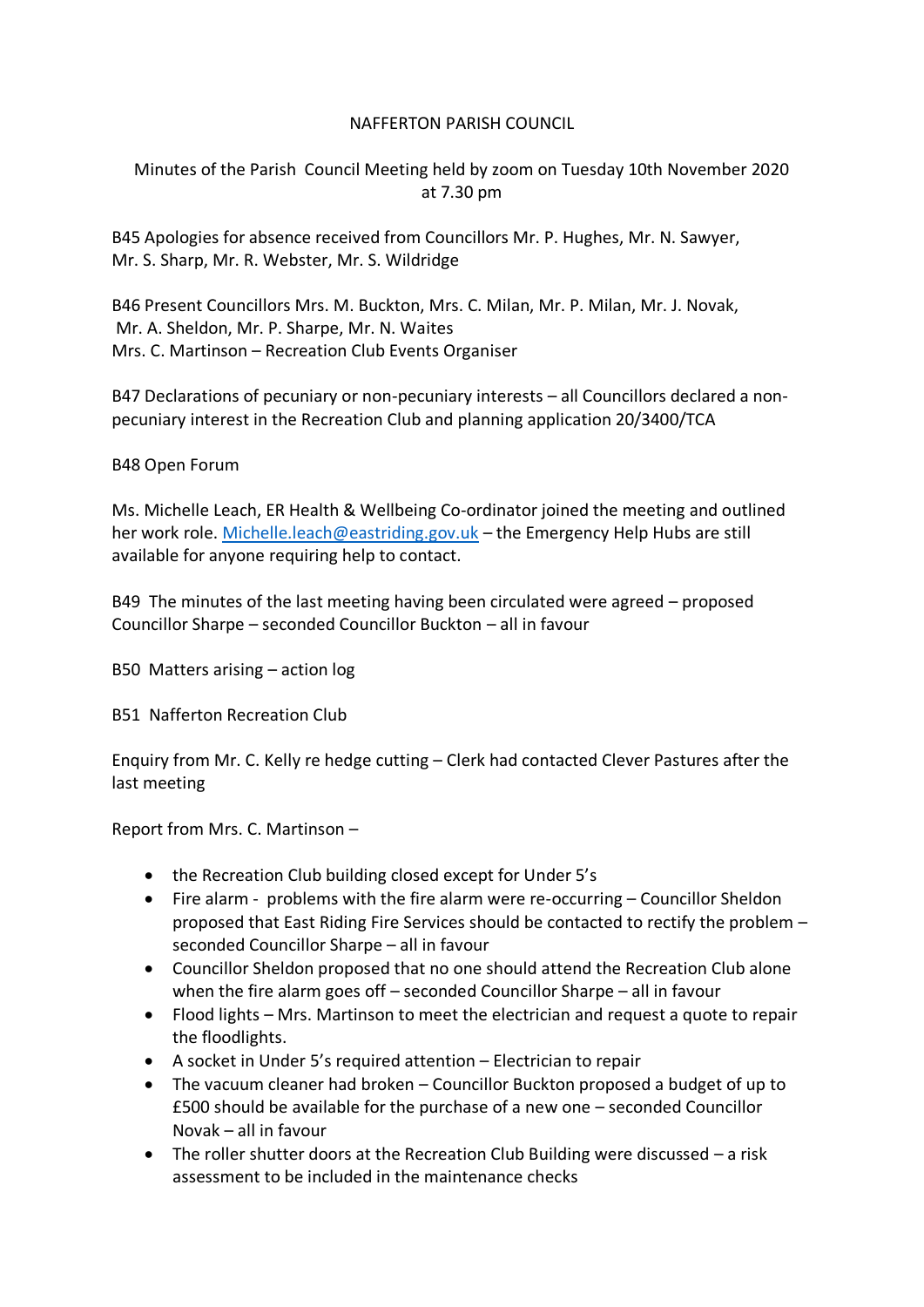- Bingo via zoom a is a successful event
- Halloween Events had been enjoyed by the village
- Various events were planned for the Festive Season

## Accounts

```
2078 – Telephone – 6 months - £42.00
2079 – Cherrys – mower repairs - £223.79
2080 – R. Holmes - £117.55
2081 – Eling – fuel - £11.50
2082 – Tess – fire alarm repairs - £174.00
2083 – ER Horticulture – fertilizer - £192.60
2084 – ERYC – cleaning supplies - £76.47
Business Stream – d/d - £231.80
```
B52 The Mere

- ERYC complaint regarding Mere maintenance ERYC confirmed the PC had not contravened any conservation conditions
- Mr. M. Smith replacing tarmac near to horsewash Councillor Mrs. C. Milan proposed that the PC had no objections to Mr. Smith replacing the tarmac seconded Councillor Sharpe – all in favour
- Councillor Sheldon proposed a vote of thanks to members of the Parish Council who had worked on the maintenance of The Mere.
- Councillor Mrs. C. Milan to make enquiries regarding Christmas decoration for The Mere island. A budget of £350 to be available
- Councillor Wildridge had ordered a Maple Tree for the island
- The water level to be raised
- Gill Harrison enquiries regarding The Mere maintenance and response from PC

B53 Flooding/Drainage report – no representative

B54 Planning

Tree applications:

20/03400/TCA – Nafferton Conservation Area -Fell 1 Bay tree due to tree outgrowing its location – Netherdean, Nethergate, Nafferton – we have no observations to make on this application

20/03605/TCA – Nafferton Conservation Area – Remove 2 Common Lime Trees due to tree being ivy infested, poor specimen and has previously topped. Remove 1 Leylandi Cypress due to being ivy infested, poor specimen and evidence of previous major limb loss. Remove 1 holly tree due to being dead. Crown reduce 1 Yew tree by 2 metres and lightly thin to balance due to heavy growth towards the westerly aspect. Remove 2 Leylandi Cypress trees due to trees being overgrown. – The Vicarage, 3 Middle Street, Nafferton – we have no observations to make on this application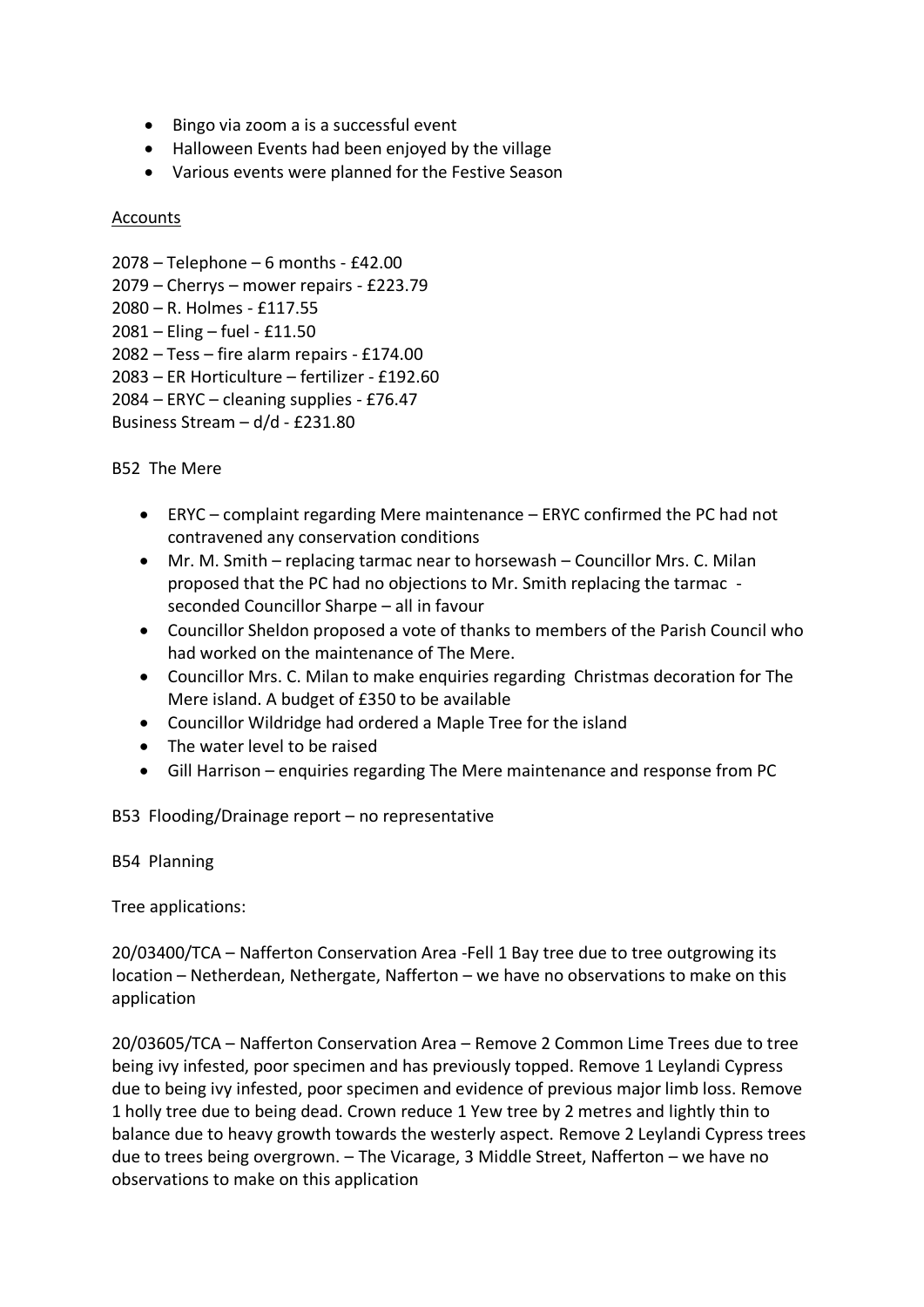Planning applications:

20/03037/PLF – Erection of two storey and single storey extensions to rear following demolition of existing, installation of new windows and doors, application of external insulation and render, construction of a terrace, construction of a brick pillar and rendered boundary wall with timber access gates to front, erection of a detached double garage and 1.8 m high garden wall following demolition of existing concrete panel garage (amended description and amended plans) – Westholme, 27 Westgate, Nafferton – we have no observations to make on this application

20/03312/PLF – Change of use of land to allow for the siting of 6 glamping pods – Kesters Farm, Wold Road, Nafferton – we have no observations to make on this application

20/03405/PLF – Erection of single storey extension to side and rear following demolition of existing detached garage (revised scheme 20/02136/PLF) – 8 Westgate, Nafferton – we have no observations to make on this application

Planning decision:

20/01962/STPLF – Installation and operation of a solar farm with associated infrastructure, including photovoltaic panels, mounting frames, transformers/inverters, substation, access tracks, pole mounted CCTV camera and fencing – Field at Grid Reference 504139 456454 Back Lane, Skerne - granted

B55 Correspondence

Mr. C. Potter – road safety issues – refer to ERYC

East Riding of Yorkshire Council

Code of Conduct Training via zoom – 9.12.20 – 7 pm – noted

B56 Parish Council vacancy

A vacancy had occurred due to the resignation of Councillor P. Dawson – thanks were expressed to Mr. Dawson for his commitment to the village as a Parish Councillor ERYC had been informed of the resignation

B57 Committee Reports

Village Hall – no meeting Feoffee/Jefferson Hodgson – no meeting Playground – the swings had been repaired Web – all ok